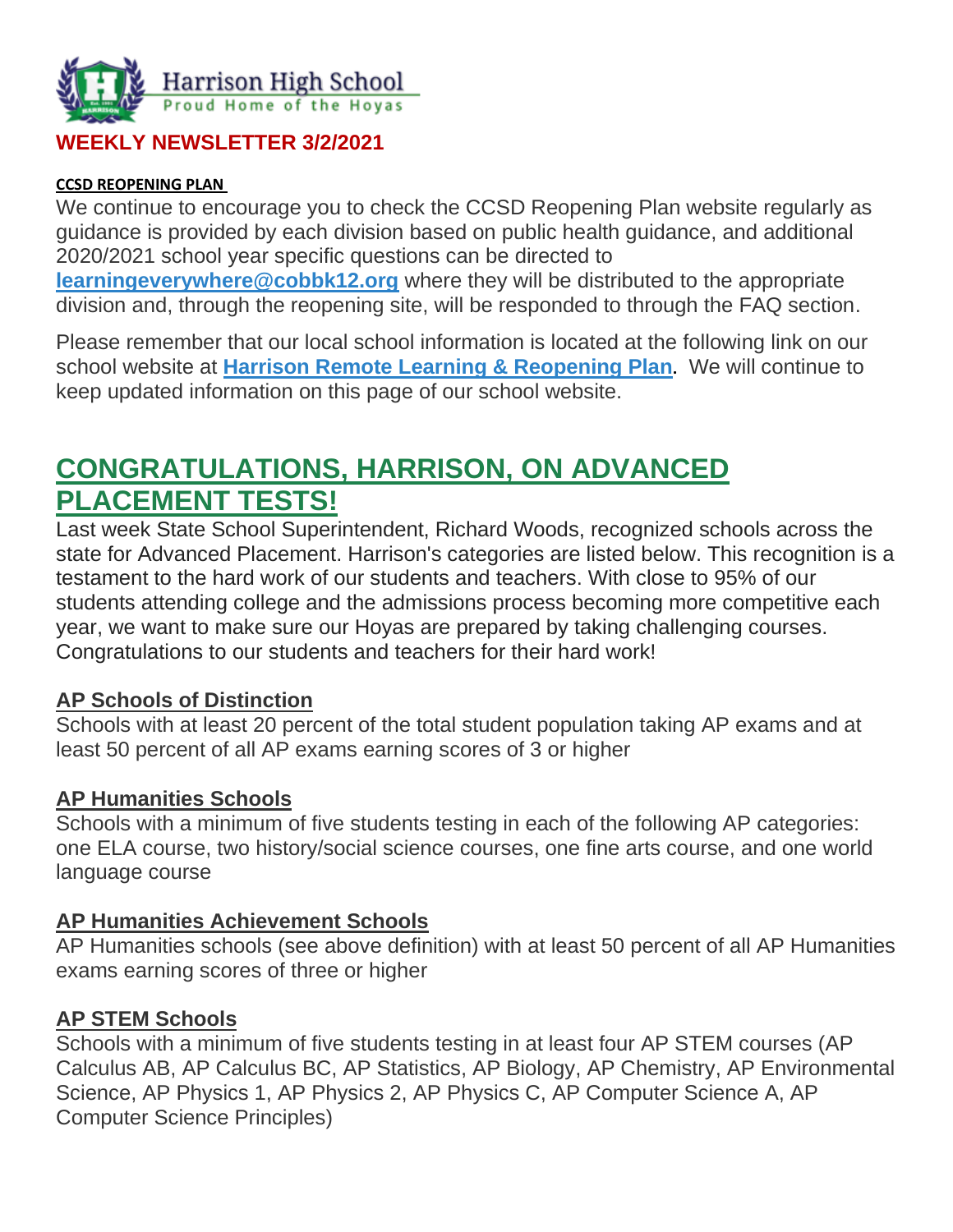### **AP STEM Achievement Schools**

AP STEM schools (see above definition) with at least 50 percent of all AP STEM exams earning scores of 3 or higher



## **SENIOR INFORMATION**

Attention Seniors - Cap and Gown/Announcement Distribution Drive-Thru is this Wednesday, March 3rd in the bus port from 9 am until noon. Seniors please write your name in **BOLD** letters on a piece of paper and display it on your car dash for assistance with quick distribution. Come grab your graduation gear and breakfast - please enter through the bus port entrance off Due West Rd - see attached map for specifics. See you Wednesday Class of 2021! #rocksolid21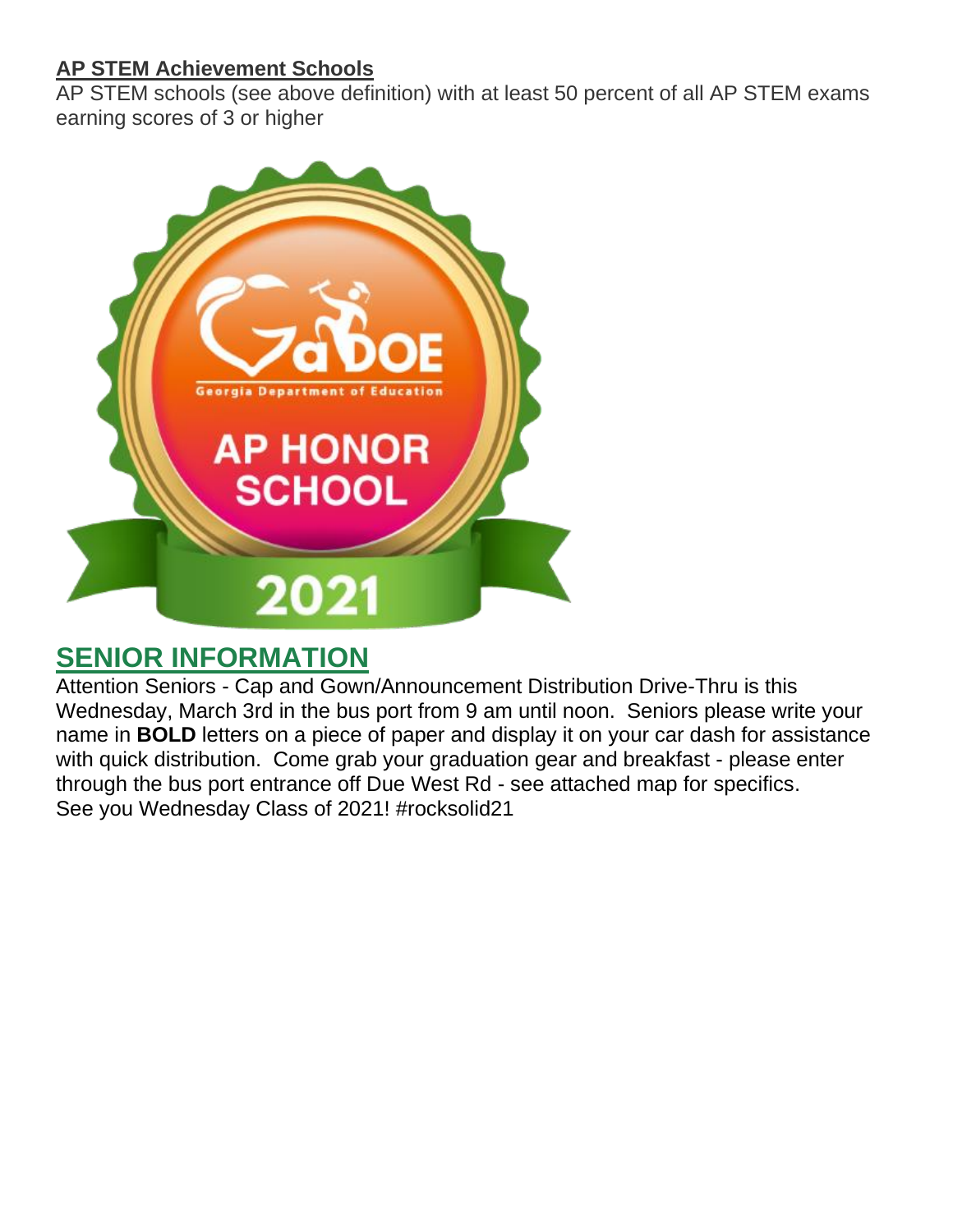

### **Upcoming Events:**

- Homecoming Week March 22 thru March 26 (more details below in section "Homecoming Announcement")
- Homecoming Court Court presentation/walk on March 26th between women's and men's soccer games

(court nominations due by March 3rd)

- Senior Week April 26 thru April 30 (details coming on specific activities and spirit days). This week includes yearbook distribution, senior spirit days, distribution of senior letters, senior picnic, class names senior t-shirt distribution, and senior slideshow events are currently being planned
- Senior Final Exams May 17 & May 18th (virtual)
- May 20th pick up honor cords, graduation tickets, and stoles in the café shifts to allow for social distancing – more details to follow
- Graduation June 3rd at 9 AM @ McEachern HS Stadium (there will be no graduation practice)
- Updates coming soon regarding other possible activities

#### Reminders:

The senior events listed above are funded via senior dues. Please go to **[www.MyPaymentsPlus.com](https://www.mypaymentsplus.com/welcome)** to pay any outstanding senior dues. Anyone who pays senior dues by March 5th at 4 pm will receive an amazing Class of 2021 t-shirt, listing the names of the graduating class of Harrison HS. \*Those who have already paid dues will automatically receive this newest t-shirt.

Thank you to all who have already paid their dues. As a reminder, this is what your \$75 senior fee covers: Hoya Pride t-shirt (if paid by Sept 4), Senior Spirit t-shirt (if paid by Oct 31), Senior week activities as listed above, senior summit (may be combined with another activity), college application program fees, Senior Class of 2021 (all graduates listed) tshirt (if paid by March 5), and other possible events.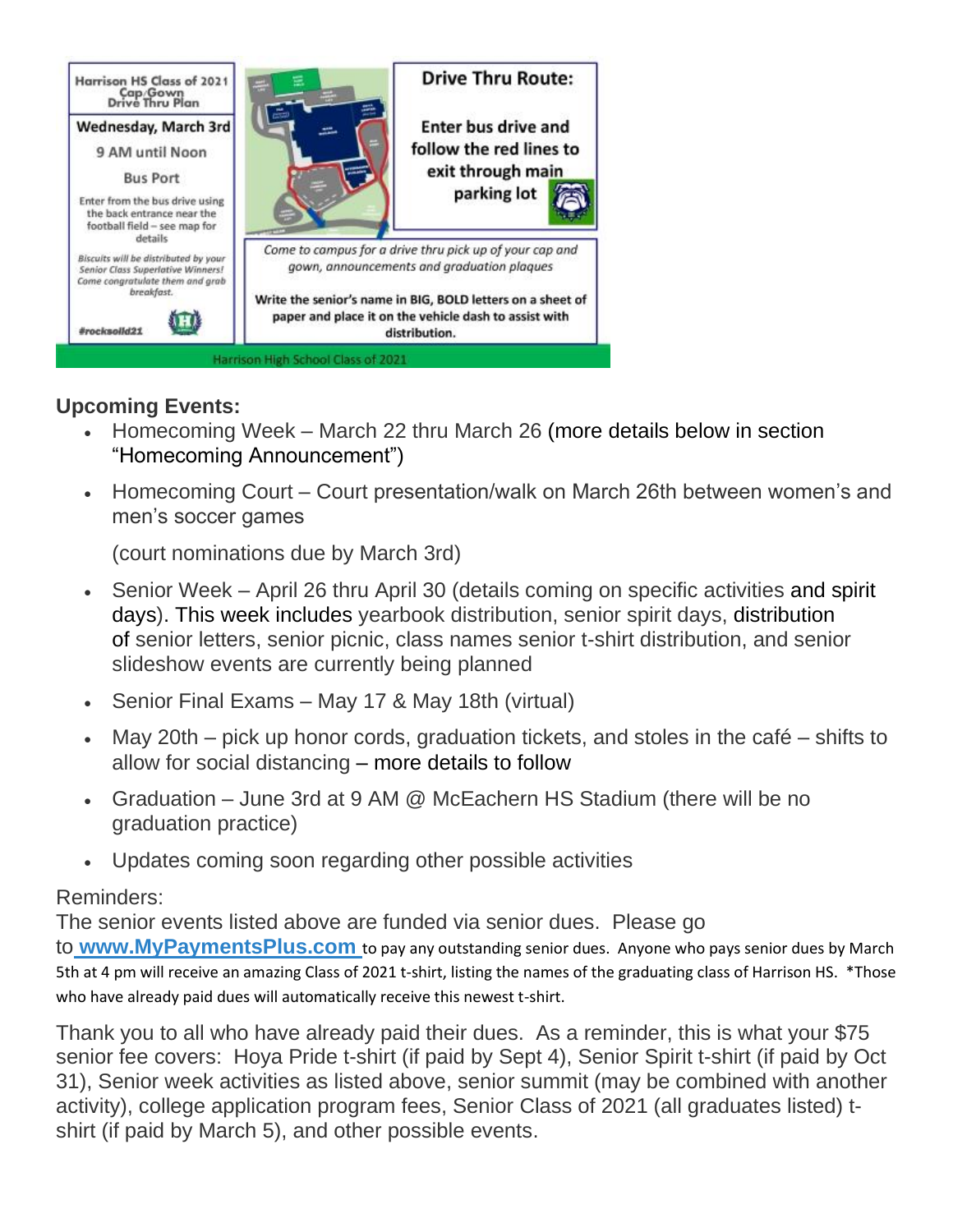*We are looking forward to celebrating the class of 2021, and we want to continue the process of planning events that meet health and safety guidelines. Please understand that during this time of COVID-19, schools are required to submit proposals for events to our district leaders.*

## **HOMECOMING ANNOUNCEMENT**

Homecoming Week is March 22-26!! The theme is "Out of this World!" and the dress up days will be…

- Mon 3/22 → COWBOYS vs ALIENS DAY *(9th/10th – Cowboys; 11th/12th – Aliens)*
- Tue  $3/23 \rightarrow \text{NEON }$  DAY
- Thu  $3/25 \rightarrow$  SPACE OUT DAY
- Fri 3/26 → CLASS COLORS DAY *(9th – White; 10th – Green; 11th – Light Blue; 12th – Navy)*

We also will have the traditional decorated boards hanging on Main Street all week! The nominations window for homecoming court is now open thru Wed 3/3 at 3:30 pm. Each class will be able to vote based on the nominations beginning Thu 3/4 at 8 am until Fri 3/5 at 3:30 pm (voting links will be shared on Thursday morning). All members of the Homecoming Court will be recognized between the varsity girls and boys soccer games against Hillgrove on Fri 3/26, followed by the announcement and crowning of our King and Queen!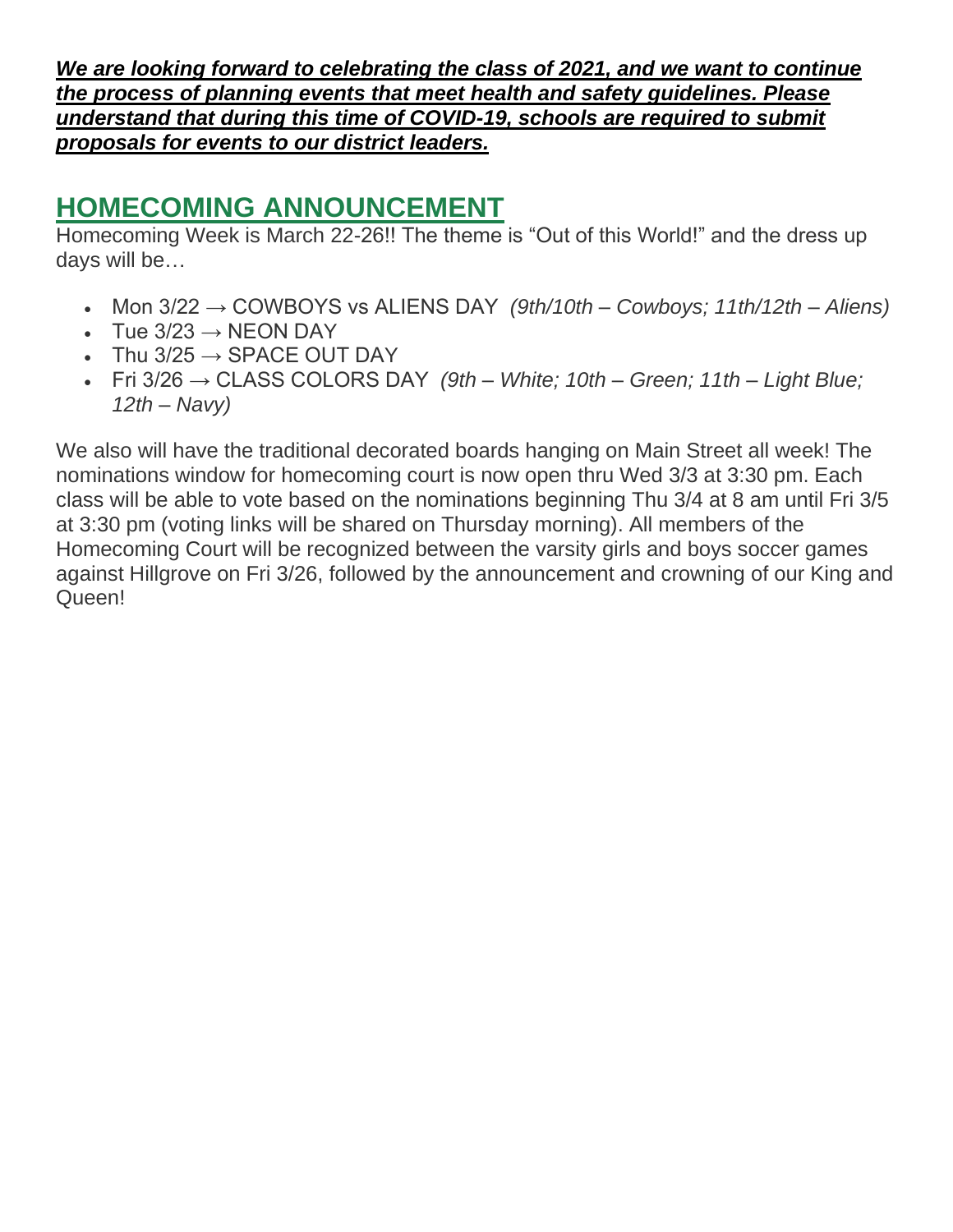

# **RISING 9th GRADE ELECTIVE REGISTRATION**

Elective registration for rising 9th graders will begin on February 12th. The deadline to register is Wednesday, March 3rd at midnight. Detailed instructions can be found **[here](https://cobbk12org-my.sharepoint.com/:b:/g/personal/lucia_poole_cobbk12_org/EbcMCIo9PZlGo552wDBLznABss7orLhcGKkqaYVgrRDbMg?e=LnEHju)**.

# **RISING 10th-12th GRADE ELECTIVE REGISTRATION**

Elective registration for rising 10th through 12th graders will begin on February 12th. The deadline to register is Wednesday, March 3rd at midnight. Detailed instructions can be found **[here](https://cobbk12org-my.sharepoint.com/:b:/g/personal/lucia_poole_cobbk12_org/EYfiEw_Pzp1JibPvq0pWPSUBdIOipbIWo3qRZYQR-XGSDw?e=4FkxdN)**.

# **PSAT NEWS**

Student scores from the PSAT/NMSQT will be available online to students starting March 8th. Students how tested back in January will receive an email reminder from College Board explaining where and how to **[view their scores](https://na01.safelinks.protection.outlook.com/?url=https%3A%2F%2Fclick.e.collegeboard.org%2F%3Fqs%3Df4f21da5e437dfd53b0ce3dd6e046c7c435231b825c861e63524248976540155c2ea12105a026b38cc8b3a139696ef0800c9419a949bad72&data=02%7C01%7Cmandy.sitten%40cobbk12.org%7C7b39158bb49a4accec8408d675da6d0c%7C2fce1dfb919f4938aab8c47f0fc9182d%7C0%7C0%7C636825978335022879&sdata=xB2WbANqtrd2AHBZUALHeOlKJ%2Fdmd7oVOWSMC0kWjto%3D&reserved=0)**. Students can also set up a free College Board account at any time to access their scores.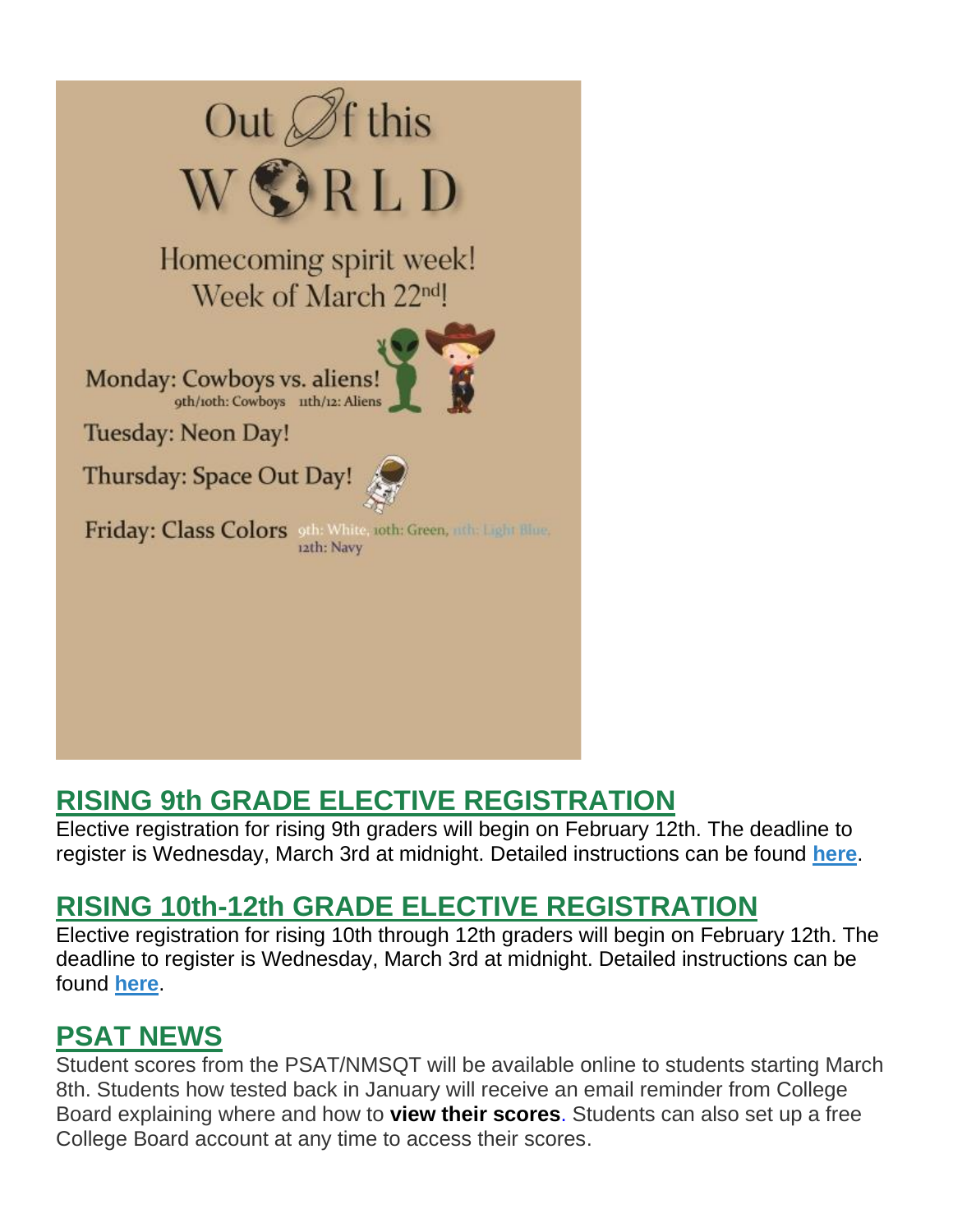- March 8th: PSAT scores are released online. If you have questions please click **[here](https://tb2cdn.schoolwebmasters.com/accnt_42975/site_42976/Documents/PSAT-Now-What-Flyer.pdf)**.
- March 31st: Please join us for our PSAT Night with Applerouth. This session is for parents and students hoping to understand test scores, learn about the test, and receive information about the role of standardized testing in college admissions and financial aid.

**PSAT Night Information Location:** Online **Date:** Wednesday, March31 **Time:** 6:00pm - 7:00pm EDT **To register, go to [appleroth.com/signup](https://www.applerouth.com/signup?code=M432380) and enter the event code M432380**

• More information on PSAT paper score reports for students that have tested in October and January will be coming out shortly.

If you have any questions, please visit College Broad at **<https://collegereadiness.collegeboard.org/psat-nmsqt-psat-10>**

## **EXTENDED LEARNING**

We will be offering an extended tutoring program to assist students in all major content areas. Sessions will be held at Harrison High School or virtually either before or after school on the dates and times listed on our website.

What are the benefits? Harrison's extended tutoring program is the window of opportunity to increase a student's skills in the academic areas.

Do I need to arrange transportation? Yes, transposition will NOT be provided for the program. All students will need to be picked up from all extended tutoring sessions at the ending time.

Do I need to supply any materials? No. All supplies will be provided to the student.

Is homework assigned? There will be no homework assigned. What do I need to do as a parent? Please check out the Extended Learning page on our website to find what your student needs support in. Click **[here](http://www.cobblearning.net/msitten2212/)** for more information. If you have any questions or concerns, please do not hesitate to contact Dr. Sitten at **[mandy.sitten@cobbk.org](mailto:mandy.sitten@cobbk.org)**.

## **KEEPING OUR STUDENTS FED**

All breakfasts and lunches for remote and face-to-face students are provided to students at no cost. Families also do not need to pre-order student meal kits, which include items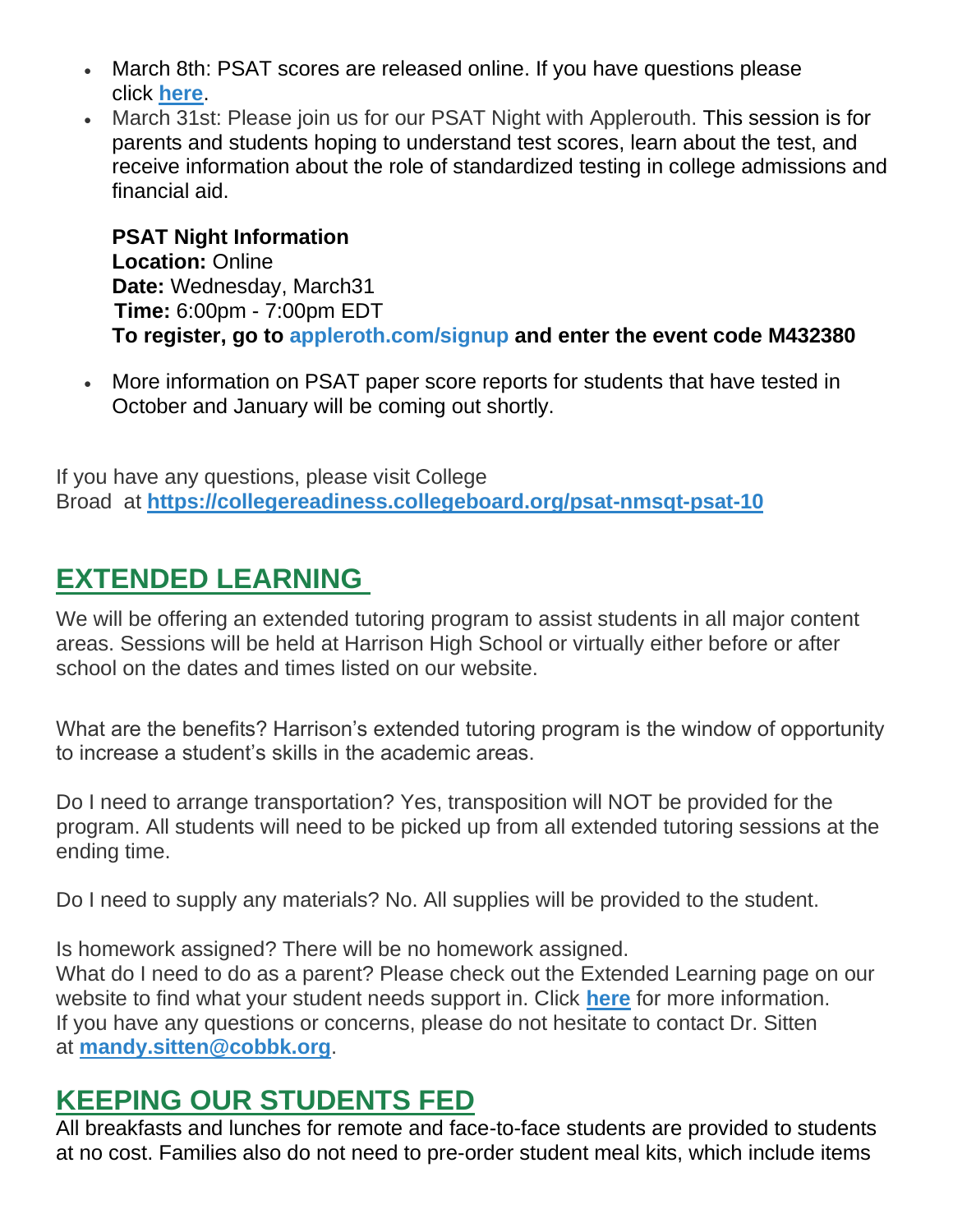that can be reheated at home. Reheating instructions and a menu are included with the meal kits. Menus for meal kits and in-person meals are also available on th[e](http://info.cobbk12.org/centraloffice/foodservices/indexMenus.aspx) **[Food and](http://info.cobbk12.org/centraloffice/foodservices/indexMenus.aspx)  [Nutrition website](http://info.cobbk12.org/centraloffice/foodservices/indexMenus.aspx)**[.](http://info.cobbk12.org/centraloffice/foodservices/indexMenus.aspx)



# **HOYA NEWS!**

#### **SENIOR SUPERLATIVES**

Congratulations to our Senior Superlatives that were announced on February 10th. Please help us in congratulating them when you see them!

### **TOP TEN SENIORS**

- Maggie Austin
- Emily Balentine
- Caroline Cunningham
- Grace Farrell
- **Michael Kalafut**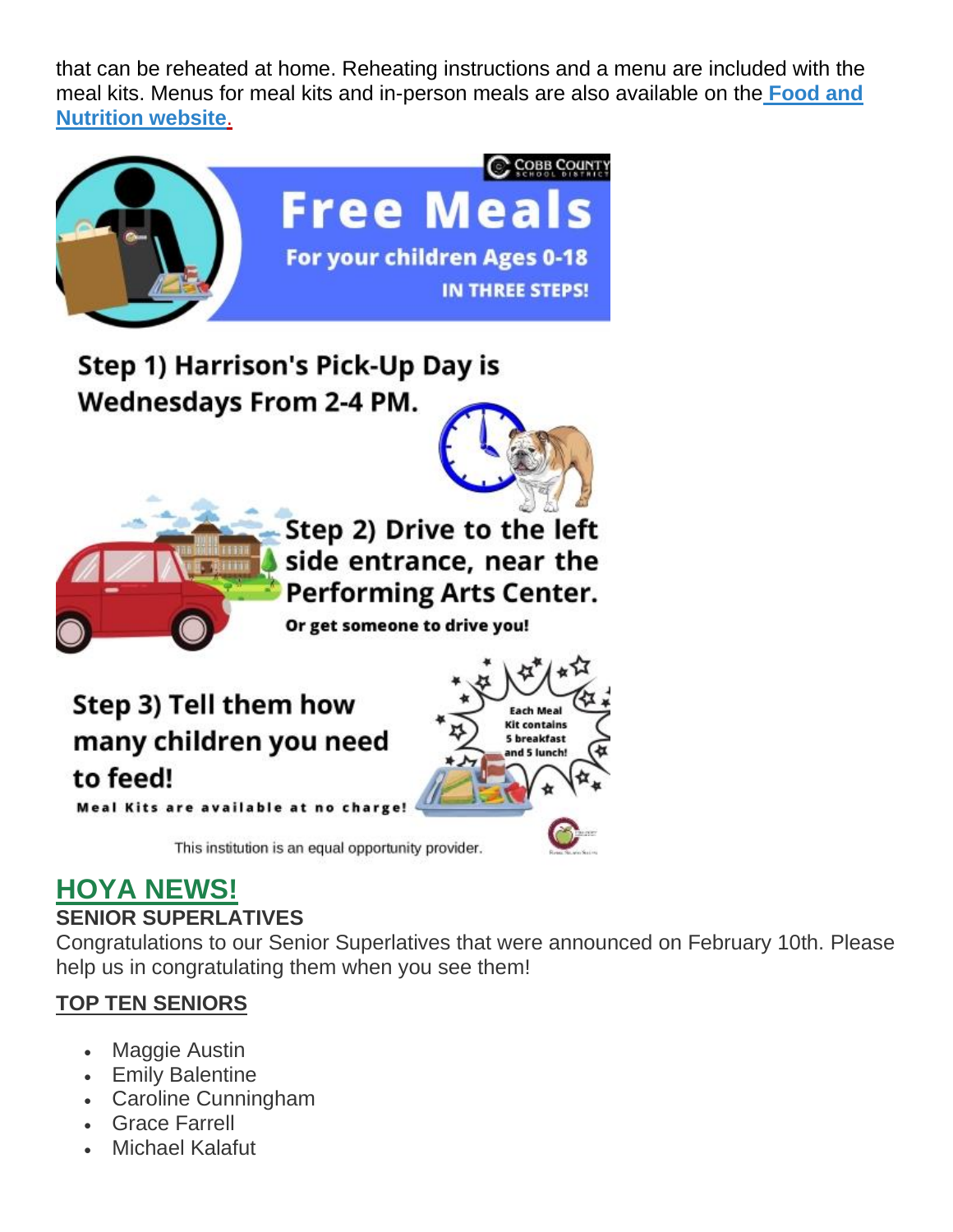- Caroline Kastenschmidt
- Alex Scott
- Sully Shelton
- Zoe Weir
- Kendall Wilkes

### **SERIOUS SUPERLATIVES Most Unforgettable**

- Peyton Quathamer
- Caroline Cunningham

### **Best Style**

- Sully Shelton
- Zoey Weir

### **Most Likely to Brighten your Day**

- James Boyle
- Kendall Wilkes

### **Most Likely to Save the Planet**

- Zach White
- Katie Mitchell

### **Most Comical**

- Derek Waters
- Jill Perkins

#### **Most Athletic**

- Jay Ziglor
- Riley Perlakowski

### **Most Talented**

- Alex Scott
- Dani Applegate

### **Most Changed Since 9th Grade**

- Jack Nooney
- Katie Boff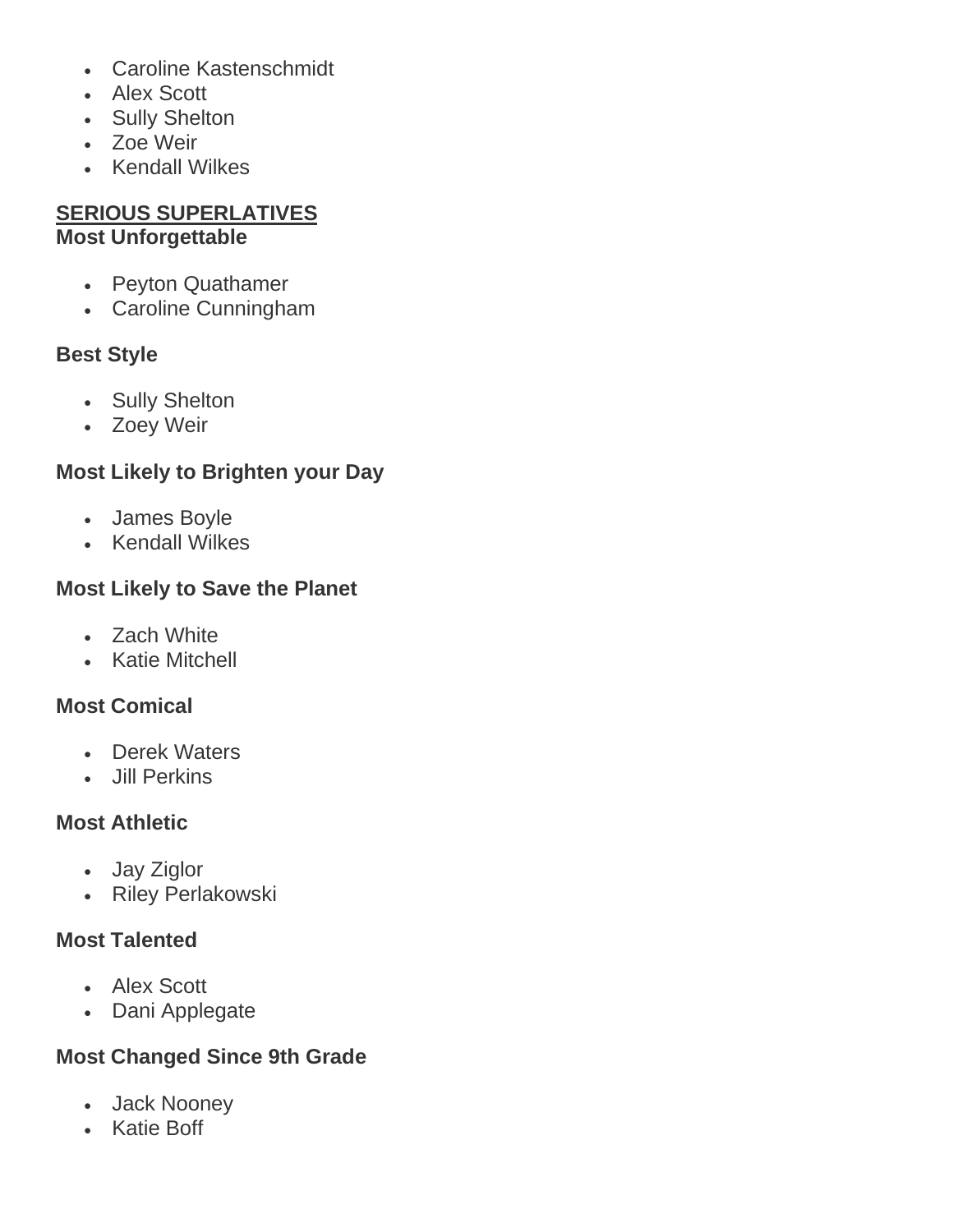### **Most School Spirit**

- Luke Soupiset
- Maddy Hyde

### **Best Laugh**

- Jabril Abdul-Malik
- Caroline Dennehy

### **Mr. HHS**

• Stephen Amolegbe

### **Ms. HHS**

• Maggie Austin

#### **SILLY SUPERLATIVES Worst Driver**

- Will Tankersley
- Jenna Heuer

### **Best Bromance**

• Tommy Chriszt and Will Tankersley

### **Class Mom and Dad**

- Kolbe Mendoza
- Mary Kate Kuchinski

### **Most Likely to become a Reality TV Star**

- Tripp Richardson
- Callyn Hogan

### **Worst Case of Senioritis**

- Jason Manzanarez
- Sara Peterson

### **Most Likely to be Late to Graduation**

• Jack Shelby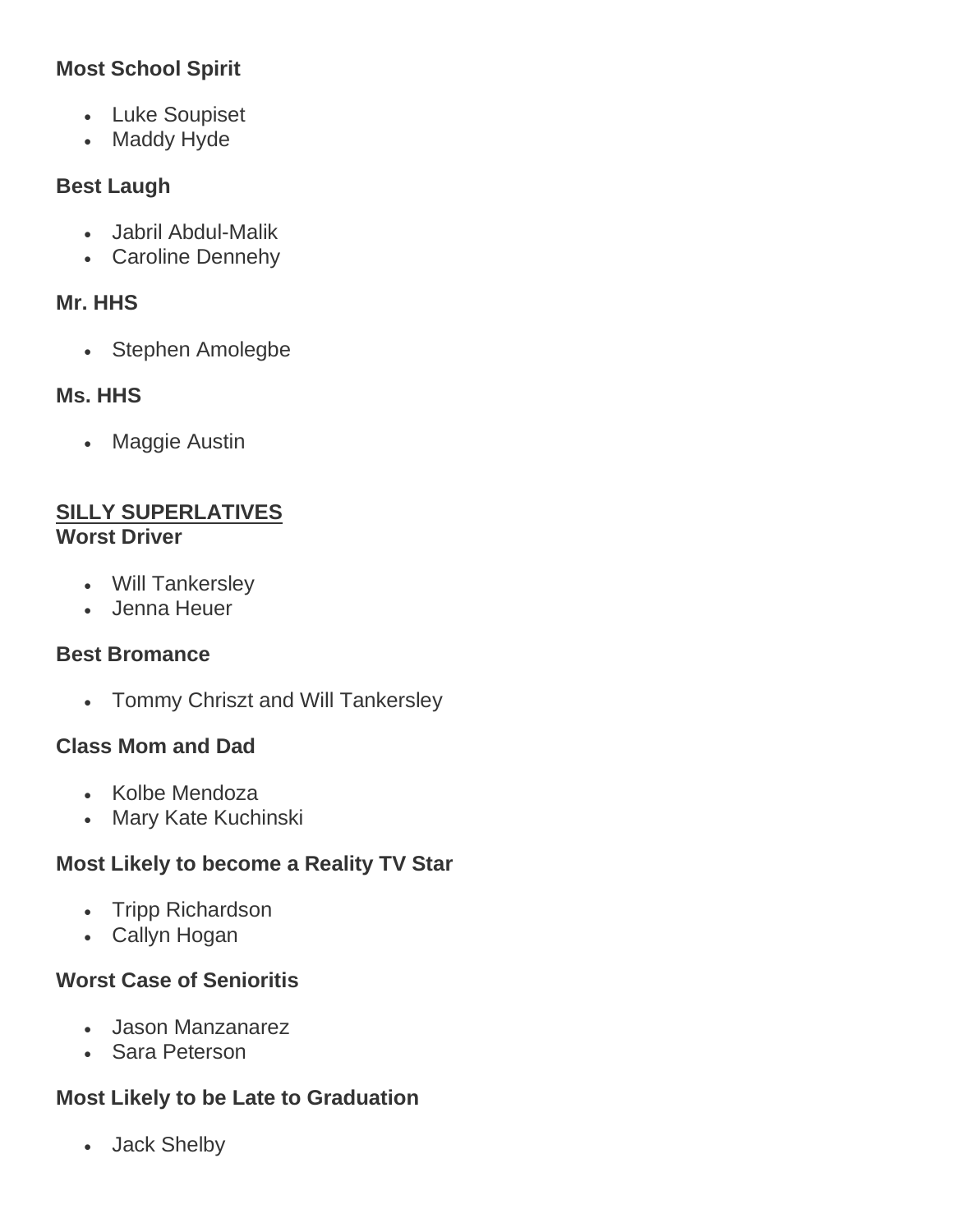• Kelbie Murphy

### **Best Hair**

- Cole Simmer
- Meredith Maskell

### **Most Likely to Buy a Ticket to the Pool on the Roof (Most Gullible)**

- Evan Riekel
- Jenna Luders

### **Biggest Teacher's Pet**

- Braxton Bullard
- Lydia Konopcynski

### **Biggest Flirt**

- Spencer McNearney
- Sara Beth Crawford

# **COUNSELING NEWS**

### **COUNSELING CALENDAR**

Please check the Counseling Calendar frequently for important dates, including Virtual Parent and Student Q&A sessions, Virtual College Visit information, and much more! Click here, **[Harrison Counseling Calendar,](https://calendar.google.com/calendar/embed?src=tasr4q5spailsj1itftjdtn6mk%40group.calendar.google.com&ctz=America%2FNew_York)** or go to the Counseling page on **[www.harrisonhigh.org](http://www.harrisonhigh.org/)**.

### **VIRTUAL COLLEGE VISITS**

We have several Virtual College Visits set up for our Harrison Students. Please check these out here: **[Harrison Virtual College Visits](https://cobbk12org-my.sharepoint.com/:x:/g/personal/leanna_kor_cobbk12_org/EWP6BGgLdCBOvhv5RDRuCVwBqHA2jXXmnAUqr7hXgxEU7w?rtime=t-E10MJN2Eg)** and on the Counseling Website.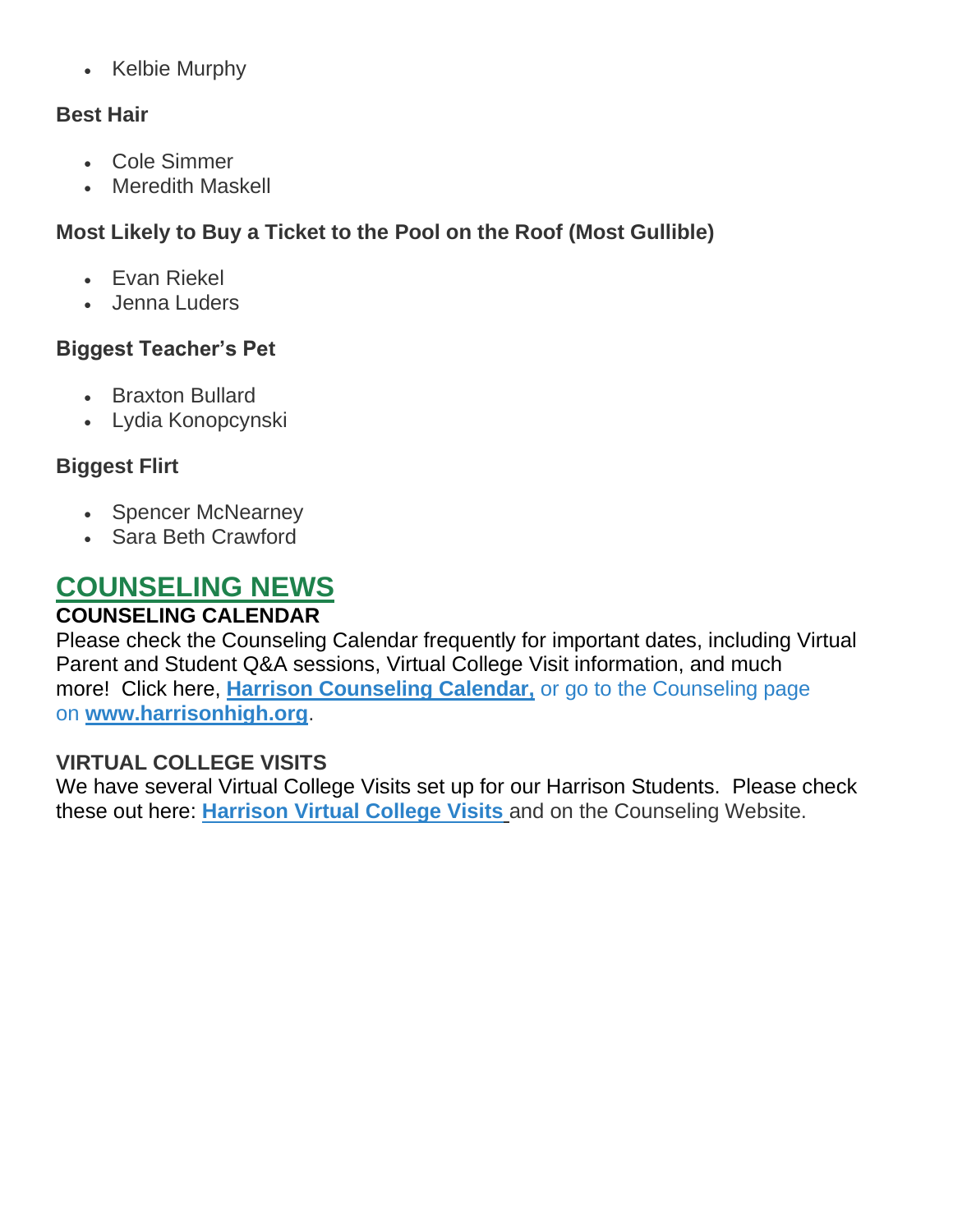

#### **MANAGE STRESS AND ANXIETY**

Hoyas, you're invited to a workshop focused on coping, managing, and minimizing stress. Click **[here](https://drive.google.com/file/d/1o3Nz5NeyGCzuutzSIJDfvUIp52NC12wU/view?usp=sharing)** to learn more and register.

- Session 3, March 3rd at 1:30: Manage It
- Session 4, March 10th at 11:00 am and Session 5, March 17th at 11: am: Take care of It

#### **KENNESAW STATE UNIVERSITY DUAL ENROLLMENT**

If you have a prospective student who is interested in applying to the dual enrollment program at Kennesaw State University for summer, fall, or a future term, they will be hosting their spring information sessions via Zoom.

Students can register for a session by going to **[https://visit.kennesaw.edu/special](https://visit.kennesaw.edu/special-events/index.php)[events/index.php](https://visit.kennesaw.edu/special-events/index.php)**

March 3rd at 6:00 p.m.

#### **DUAL ENROLLMENT**

Interested in Dual Enrollment? Please click **[here](https://drive.google.com/file/d/1eUb30z5062S_msnROjXY7DklX_dBlHKb/view)** to see the Dual Enrollment Brochure for Families.

### **SCHOLARSHIP OPPORTUNITIES**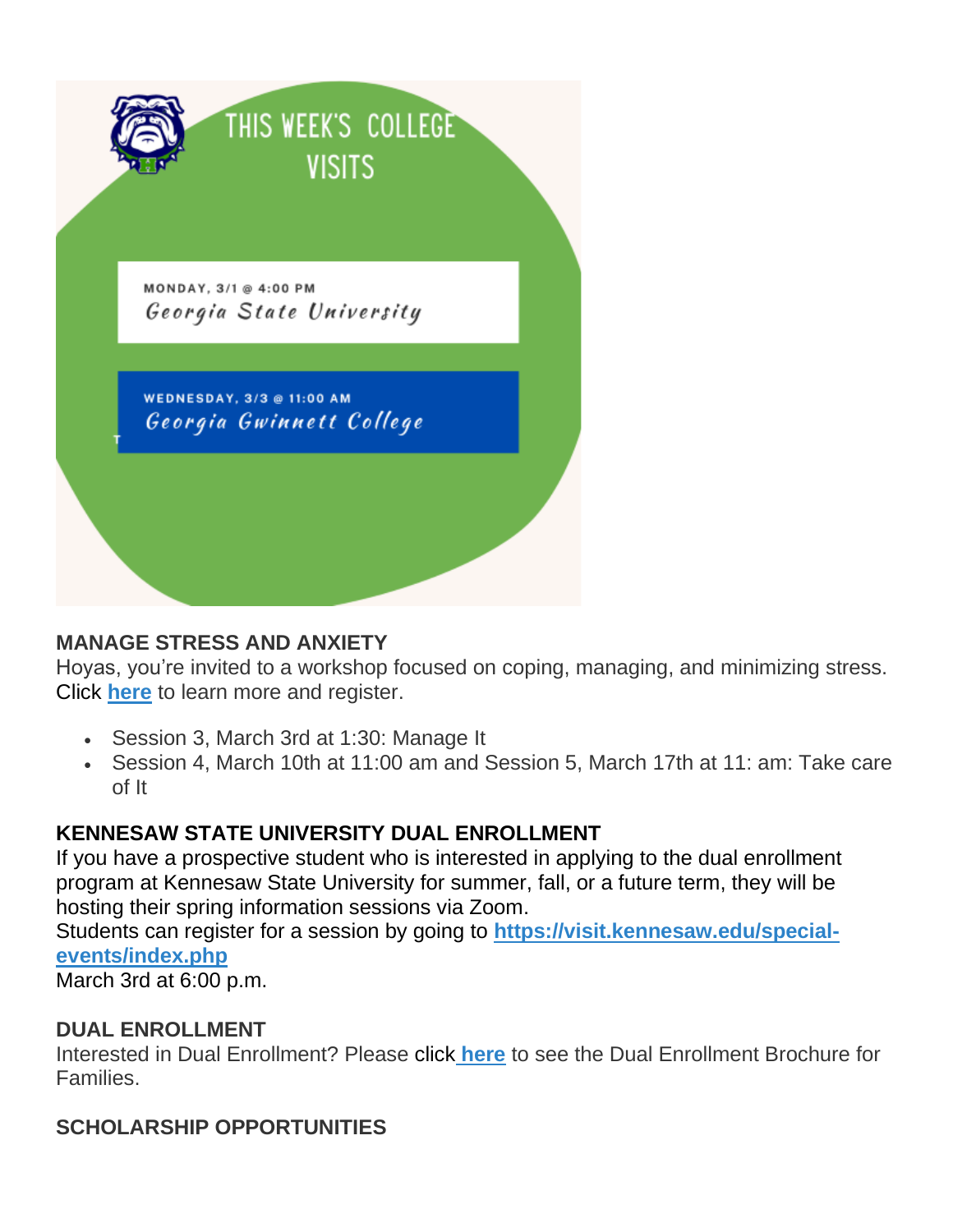Are you looking for scholarships? Click **[here](https://tb2cdn.schoolwebmasters.com/accnt_42975/site_42976/Documents/Scholarship-Bulletin.pdf)** to access the Scholarship Bulletin or visit the Counseling Department's Website.

#### **10th GRADE ADVISEMENT**

Click **[here](https://forms.office.com/Pages/ResponsePage.aspx?id=-x3OL5-ROEmquMR_D8kYLaUD1K_Pl6ZOsbbAKVJkKlFUQU5OSlhFVUdLWThORlVXRlBMUFhNVDczRi4u)** to register for 10th grade advisement on Wednesday, March 24th. There will be two identical sessions at 10:00 am and 1:00 pm. F2F students will receive their transcripts during 4th period on Tuesday, March 23rd. Full remote students will receive their transcripts via mail. **Registration will close on March 22nd.**

#### **JUNIOR ADVISEMENT MAKEUP SESSIONS**

Did you miss junior advisement during the fall semester? No problem! The Counseling Department is offering virtual makeup sessions. Click **[here](https://drive.google.com/file/d/1EEkwRe9K_vRDSs893d6iQK9uTLrFQ0H0/view)** to learn more and sign up.

### **PSAT NIGHT**

Join Applerouth to learn about the PSAT. This session is for parents and students hoping to understand test scores, learn about the test, and receive information about the role of standardized testing in college admissions and financial aid.

#### **PSAT Night Information**

**Location:** Online **Date:** Wednesday, March31 **Time:** 6:00pm - 7:00pm EDT **To register, go to [appleroth.com/signup](https://www.applerouth.com/signup?code=M432380) and enter the event code M432380**

#### **SAT GROUP CLASS**

Prepare for the May SAT with Applerouth Tutoring Services. As a participant in the classroom, you will receive an 18 hour, structured review of major SAT concepts and strategies from a tutor trained to deliver content in an interesting way. Test guides & session notes are provided to help simplify the studying process. Additionally, after each mock test, you will receive a detailed results analysis to help you chart your own unique course towards mastering the test. Featuring: 18 hours of group tutoring instruction, comprehensive treatment of major strategies, access to study guides and session notes, 3 scheduled mock test opportunities, detailed results analysis.

- Location: Online
- Instruction: 6 sessions  $(3/25, 4/1, 4/8, 4/15, 4/22,$  and  $4/29$  from  $4:30-7:30$  pm)
- Mock Tests: Online (3/20, 4/10, 4/24)
- Price: \$400
- Registration: Go to **[applerouth.com/signup](http://www.applerouth.com/signup)** and enter the event code **SAT 5476**.

#### **RESUME WORKSHOPS**

When: Wednesdays from 12:30-1 P.M. in March Where: Zoom What: A place to ask questions on how to build a resume. With who: Ms. Barnes, school counseling intern Questions? Email **[katie.barnes@cobbk12.org](mailto:katie.barnes@cobbk12.org)** Fill out this google form to get the Zoom Link: **[Registration Form](https://forms.gle/XnXhSZDrYnNWHow27)**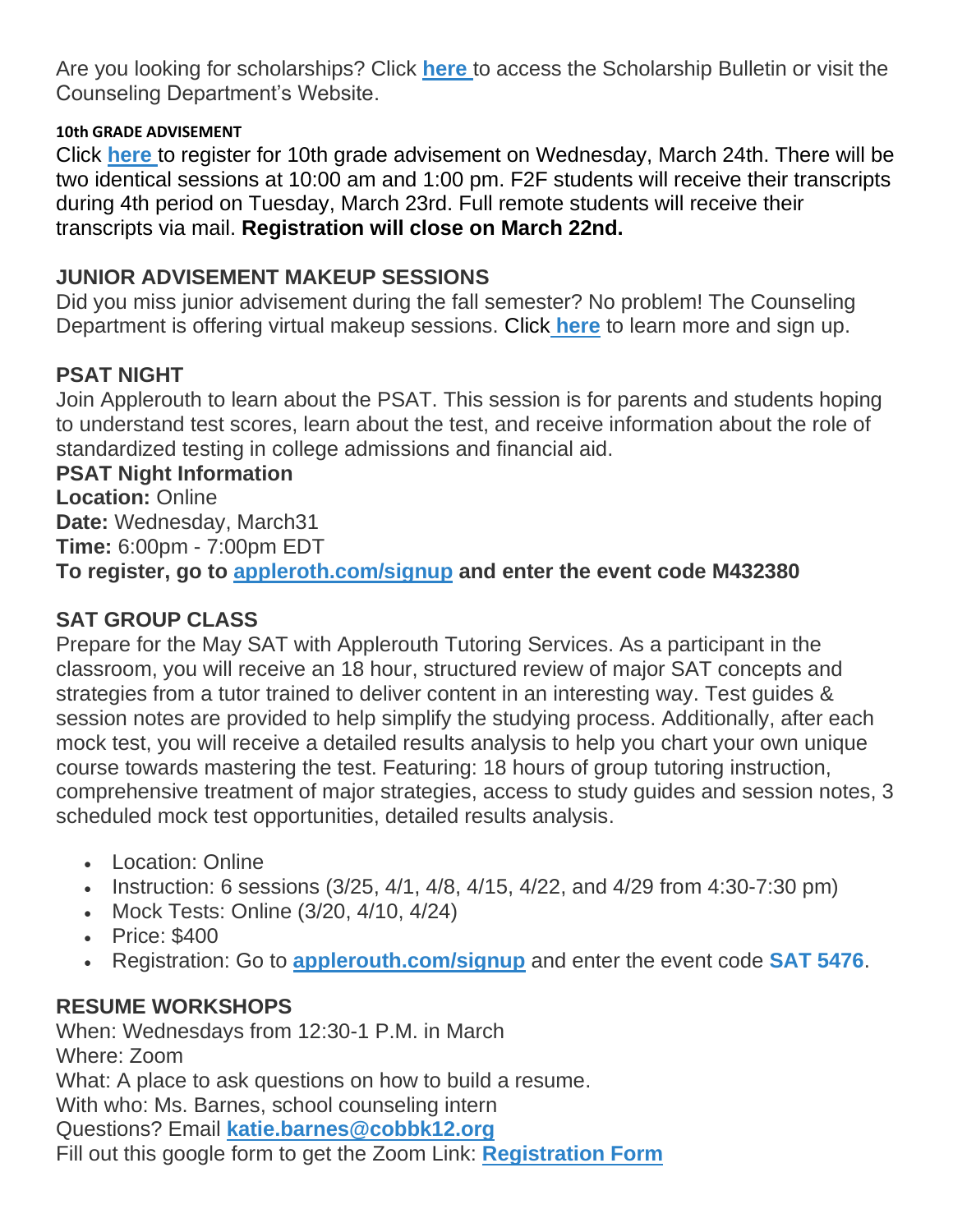### **BIG FUTURE DAYS VIRTUAL COLLEGE FAIR**

College Board is hosting virtual events for high school students to connect directly with college admissions representatives and take action on the most important steps for college. Students will have a chance to meet with college admissions representatives and current college students, ask questions, and learn more about planning for college. Students can sign up to meet with colleges in each region. They can attend any event and more than one. Click **[here](https://pages.collegeboard.org/big-future-days?SFMC_cid=EM438518-&rid=47761625)** to learn more and register. Dates and regions are as follows:

- Northeast: March 7th, 4:00 pm-8:00 pm
- West & Southwest: March 30th, 5:00 pm-9:00 pm
- Midwest: April 18th, 4:00 pm-8:00 pm
- Southeast, April 29th: 5:00 pm-9:00 pm

### **EAST COBB COLLEGE INSIDER – VIRTUAL PANEL ON ENGINEERING**

On Wednesday, March 3rd – 1:00 pm, Harrison students and parents are invited to attend a virtual panel discussion on Engineering. Discussion topics will include:

- What type of programs are offered at each college
- What students should be looking for in a college engineering program
- · Questions students should be asking when researching colleges.

The goal is to help students as they begin their college search so that they will have better insight into the programs and opportunities offered by colleges, and they can find the right fit.

Panelists:

Mississippi State University – Hilda Queiroz, Admission Counselor & Joy Smith, Admission Coordinator, College of Engineering

Purdue University – Gail Polizzi, Assistant Director of Admissions/Atlanta Area Representative & David Bowker, Director, Office of Future Engineers

Lafayette College – Tony Pace, Regional Director of Admissions & Scott Hummel, Director of the Engineering Division and Professor

If you are interested in pursuing an engineering degree, you do not want to miss this event. Sign up today! Registration link for engineering

panel: **<https://goto.msstate.edu/register/EastCobbPanel>**

[Special thanks to the Mississippi State admissions team for hosting registration for this event.]

Future East Cobb College Insider Panels: Business – Tues, 3/9 6:30 – 8:00 pm Health Sciences - Wed, 3/10 1:00 – 2:30 pm Liberal Arts - Tues, 3/16 6:30 pm – 8:00 pm Computer Science - Wed, 3/17 1:00 – 2:30 pm Honors Programs – Tues 3/23 6:30 pm – 8:00 pm Biomedical Science/BioTech - Wed, 3/24 1:00 pm – 2:30 pm Aerospace Engineering/Aviation - Tues, 3/30 6:30 pm – 8:00 pm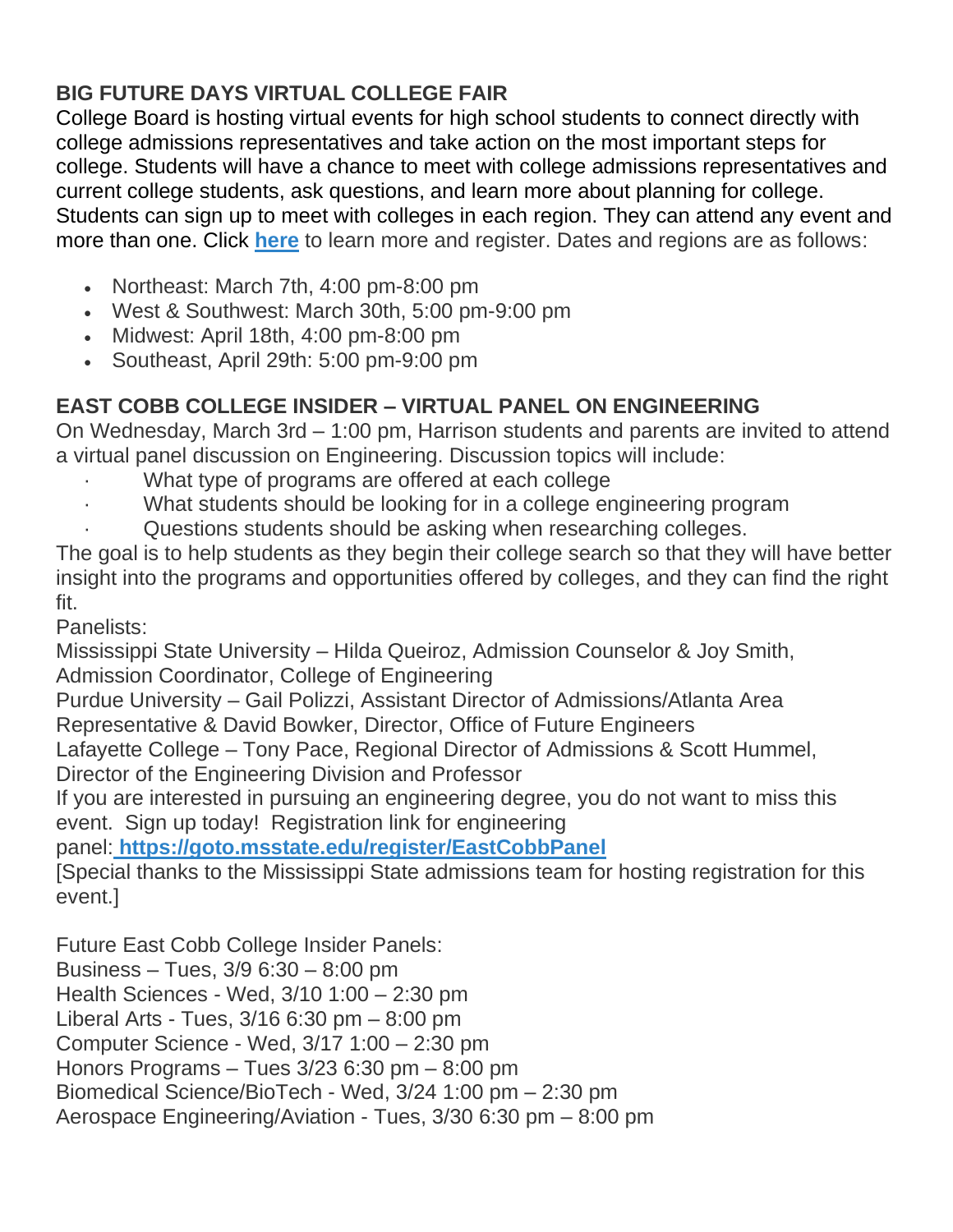#### Registration link for upcoming panels: **<https://admissions.gcsu.edu/portal/eastcobbinsider>**

### **VIRTUAL VAPE PREVENTION SERIES**

The Teen Advisory Council (TAC) is hosting a 4-Part Virtual Vape Prevention Series. This series is created by youth, for youth**!** Middle and high school students are invited to attend, but must register beforehand. Please click the following link to learn more and register: **[Vape Series.](https://nam11.safelinks.protection.outlook.com/?url=https%3A%2F%2Fforms.gle%2FWRAAvWR1qZj7L8NSA&data=04%7C01%7CRobert.Figueroa%40cobbk12.org%7C99fcf51e9cae437b238c08d8cd27b594%7C2fce1dfb919f4938aab8c47f0fc9182d%7C0%7C0%7C637484917737577401%7CUnknown%7CTWFpbGZsb3d8eyJWIjoiMC4wLjAwMDAiLCJQIjoiV2luMzIiLCJBTiI6Ik1haWwiLCJXVCI6Mn0%3D%7C2000&sdata=RPeYVvZqj0Z6mwGYu059uen5MbNSvIynXdISGU1O2Eg%3D&reserved=0)**



### **WORK PERMIT**

When the student has been offered a position, the student will access **[Work Permit](https://nam03.safelinks.protection.outlook.com/?url=https%3A%2F%2Fwww.dol.state.ga.us%2FWS4-MW5%2Fcics.jsp%3FTRANSID%3DWP17%26FRMNAME%3DWP17&data=02%7C01%7CAudra.Skalski%40cobbk12.org%7C856357e8e49d4d50041d08d80cb84415%7C2fce1dfb919f4938aab8c47f0fc9182d%7C0%7C1%7C637273332845584845&sdata=sYK4oD2g8pZe2iY4gQXjSHJq%2FGMstnRRcs7%2F3kUZoWc%3D&reserved=0)  [Datasheet](https://nam03.safelinks.protection.outlook.com/?url=https%3A%2F%2Fwww.dol.state.ga.us%2FWS4-MW5%2Fcics.jsp%3FTRANSID%3DWP17%26FRMNAME%3DWP17&data=02%7C01%7CAudra.Skalski%40cobbk12.org%7C856357e8e49d4d50041d08d80cb84415%7C2fce1dfb919f4938aab8c47f0fc9182d%7C0%7C1%7C637273332845584845&sdata=sYK4oD2g8pZe2iY4gQXjSHJq%2FGMstnRRcs7%2F3kUZoWc%3D&reserved=0)** to complete the first section (Section A) of the work permit datasheet. The student's new employer will complete Section B of the permit datasheet and provide the student with an **MSK #** that the student will submit to Harrison High School via email: **[harrison@cobbk12.org](mailto:harrison@cobbk12.org)**. The information will then be verified and the work permit issued and sent back via the email address provided. Please allow 48-72 hours for completion.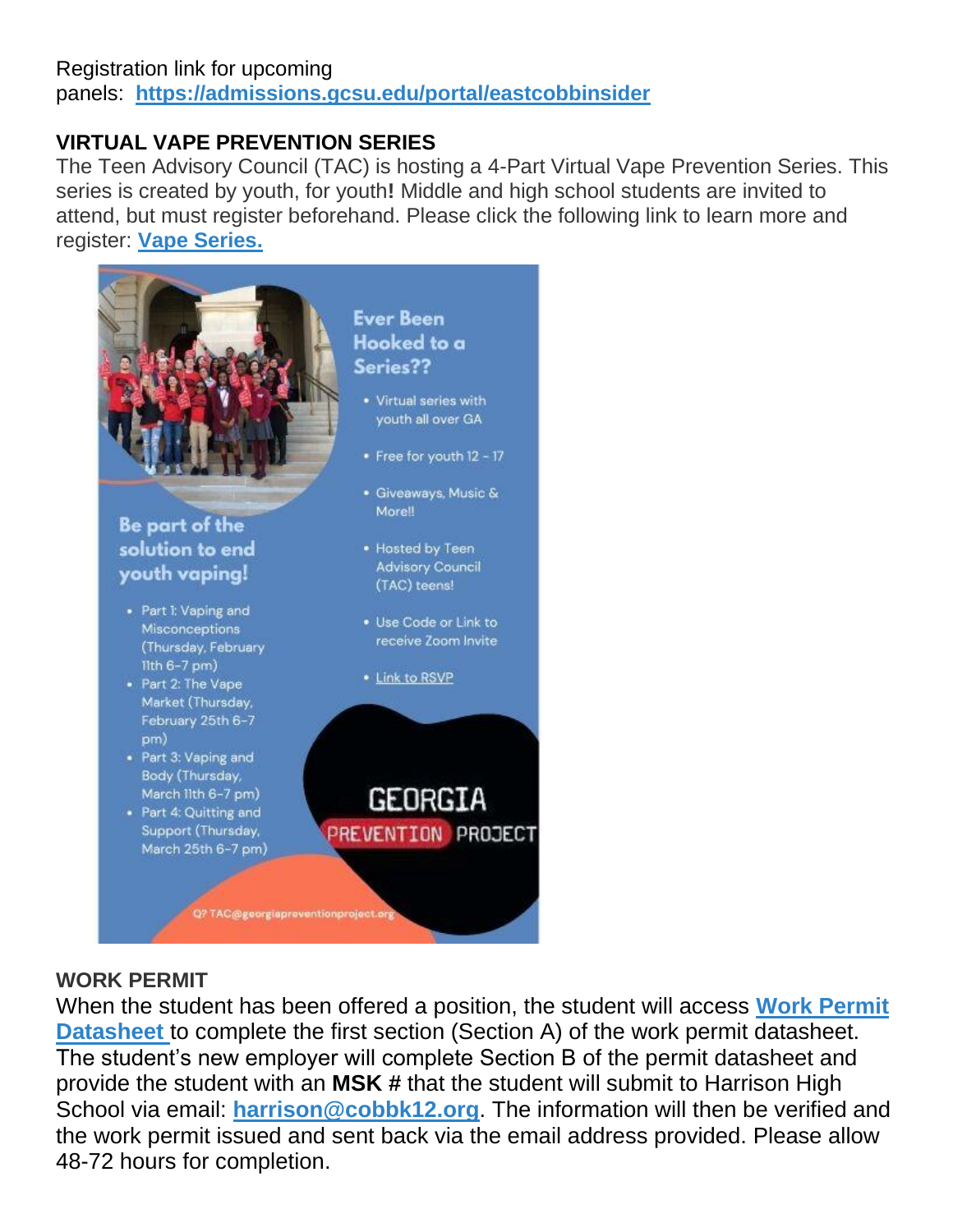# **SPORTS**

Congratulations to the following athletic programs from their recent wins:

- Baseball vs Coffee & Chattahoochee on Sat 2/27
- Boys Lacrosse vs Woodstock on Fri 2/26
- Girls Lacrosse vs St. Pius X on Wed 2/24
- Boys & Girls Soccer vs North Paulding on Tue 2/23 & vs Hillgrove on Fri 2/26
- Boys Tennis vs Calhoun on Mon 2/22, vs MPCS on Tue 2/23, & vs NCCS on Thu 2/25 *\*Special congrats for taking 1st place at Trojan Round Robin with wins over Carrollton, Coffee, & Starr's Mill on Sat 2/27*
- Girls Tennis vs North Cobb Christian on Thu 2/25

# **CLUBS**

### **H.O.Y.A. AWARDS**

Each year, the student council of Harrison High School sponsors the H.O.Y.A. Awards-- Highlighting Our Year's Accomplishments. The awards ceremony celebrates the arts, athletics, and academics of our school as well as noteworthy community and school service endeavors. This year will be a virtual event, but we still want to recognize all of the amazing things we do at Harrison.

Student Council asks for nominees from everyone in the Harrison community (teachers, parents, administrators, staff, and students). Judges from outside the Harrison community rate the nominees. The nominee with the highest compiled score receives the award. The top 5 nominees in each category will be recognized at the virtual event in April. We will send more information about the event as soon as we finalize the plans.

**Polls close on March 26th** so be sure to get those nominations in as soon as possible. If you have any questions, feel free to contact the student council sponsor at **[lindsay.riley@cobbk12.org](mailto:lindsay.riley@cobbk12.org)**

### **Nominate**

**Here: [https://nam11.safelinks.protection.outlook.com/?url=https%3A%2F%2Fforms.gle%2F1fVZnBouVLsknUVz5&a](https://nam11.safelinks.protection.outlook.com/?url=https%3A%2F%2Fforms.gle%2F1fVZnBouVLsknUVz5&data=04%7C01%7Cstephanie.tatum%40cobbk12.org%7Cb4f221f313b9472feeb408d8c0ef5e78%7C2fce1dfb919f4938aab8c47f0fc9182d%7C0%7C0%7C637471481618611575%7CUnknown%7CTWFpbGZsb3d8eyJWIjoiMC4wLjAwMDAiLCJQIjoiV2luMzIiLCJBTiI6Ik1haWwiLCJXVCI6Mn0%3D%7C1000&sdata=KJKHzXcDDmHgh9%2FUc3OI3hVWvuQl3W6Y5rquLiwI09U%3D&reserved=0) [mp;data=04%7C01%7Cstephanie.tatum%40cobbk12.org%7Cb4f221f313b9472feeb408d8c0ef5e78%7C2fce1dfb919f49](https://nam11.safelinks.protection.outlook.com/?url=https%3A%2F%2Fforms.gle%2F1fVZnBouVLsknUVz5&data=04%7C01%7Cstephanie.tatum%40cobbk12.org%7Cb4f221f313b9472feeb408d8c0ef5e78%7C2fce1dfb919f4938aab8c47f0fc9182d%7C0%7C0%7C637471481618611575%7CUnknown%7CTWFpbGZsb3d8eyJWIjoiMC4wLjAwMDAiLCJQIjoiV2luMzIiLCJBTiI6Ik1haWwiLCJXVCI6Mn0%3D%7C1000&sdata=KJKHzXcDDmHgh9%2FUc3OI3hVWvuQl3W6Y5rquLiwI09U%3D&reserved=0) [38aab8c47f0fc9182d%7C0%7C0%7C637471481618611575%7CUnknown%7CTWFpbGZsb3d8eyJWIjoiMC4wLjAwMDAi](https://nam11.safelinks.protection.outlook.com/?url=https%3A%2F%2Fforms.gle%2F1fVZnBouVLsknUVz5&data=04%7C01%7Cstephanie.tatum%40cobbk12.org%7Cb4f221f313b9472feeb408d8c0ef5e78%7C2fce1dfb919f4938aab8c47f0fc9182d%7C0%7C0%7C637471481618611575%7CUnknown%7CTWFpbGZsb3d8eyJWIjoiMC4wLjAwMDAiLCJQIjoiV2luMzIiLCJBTiI6Ik1haWwiLCJXVCI6Mn0%3D%7C1000&sdata=KJKHzXcDDmHgh9%2FUc3OI3hVWvuQl3W6Y5rquLiwI09U%3D&reserved=0)** [LCJQIjoiV2luMzIiLCJBTiI6Ik1haWwiLCJXVCI6Mn0%3D%7C1000&sdata=KJKHzXcDDmHgh9%2FUc3OI3hVWvuQl3](https://nam11.safelinks.protection.outlook.com/?url=https%3A%2F%2Fforms.gle%2F1fVZnBouVLsknUVz5&data=04%7C01%7Cstephanie.tatum%40cobbk12.org%7Cb4f221f313b9472feeb408d8c0ef5e78%7C2fce1dfb919f4938aab8c47f0fc9182d%7C0%7C0%7C637471481618611575%7CUnknown%7CTWFpbGZsb3d8eyJWIjoiMC4wLjAwMDAiLCJQIjoiV2luMzIiLCJBTiI6Ik1haWwiLCJXVCI6Mn0%3D%7C1000&sdata=KJKHzXcDDmHgh9%2FUc3OI3hVWvuQl3W6Y5rquLiwI09U%3D&reserved=0) **[W6Y5rquLiwI09U%3D&reserved=0](https://nam11.safelinks.protection.outlook.com/?url=https%3A%2F%2Fforms.gle%2F1fVZnBouVLsknUVz5&data=04%7C01%7Cstephanie.tatum%40cobbk12.org%7Cb4f221f313b9472feeb408d8c0ef5e78%7C2fce1dfb919f4938aab8c47f0fc9182d%7C0%7C0%7C637471481618611575%7CUnknown%7CTWFpbGZsb3d8eyJWIjoiMC4wLjAwMDAiLCJQIjoiV2luMzIiLCJBTiI6Ik1haWwiLCJXVCI6Mn0%3D%7C1000&sdata=KJKHzXcDDmHgh9%2FUc3OI3hVWvuQl3W6Y5rquLiwI09U%3D&reserved=0)** 

#### Nomination Categories:

Most Outstanding Group Community Service Project Most Outstanding Individual Community Service Project Most Outstanding Individual Athlete Most Outstanding Group Athletic Performance Most Outstanding Individual Artist Most Outstanding Group Artistic Performance